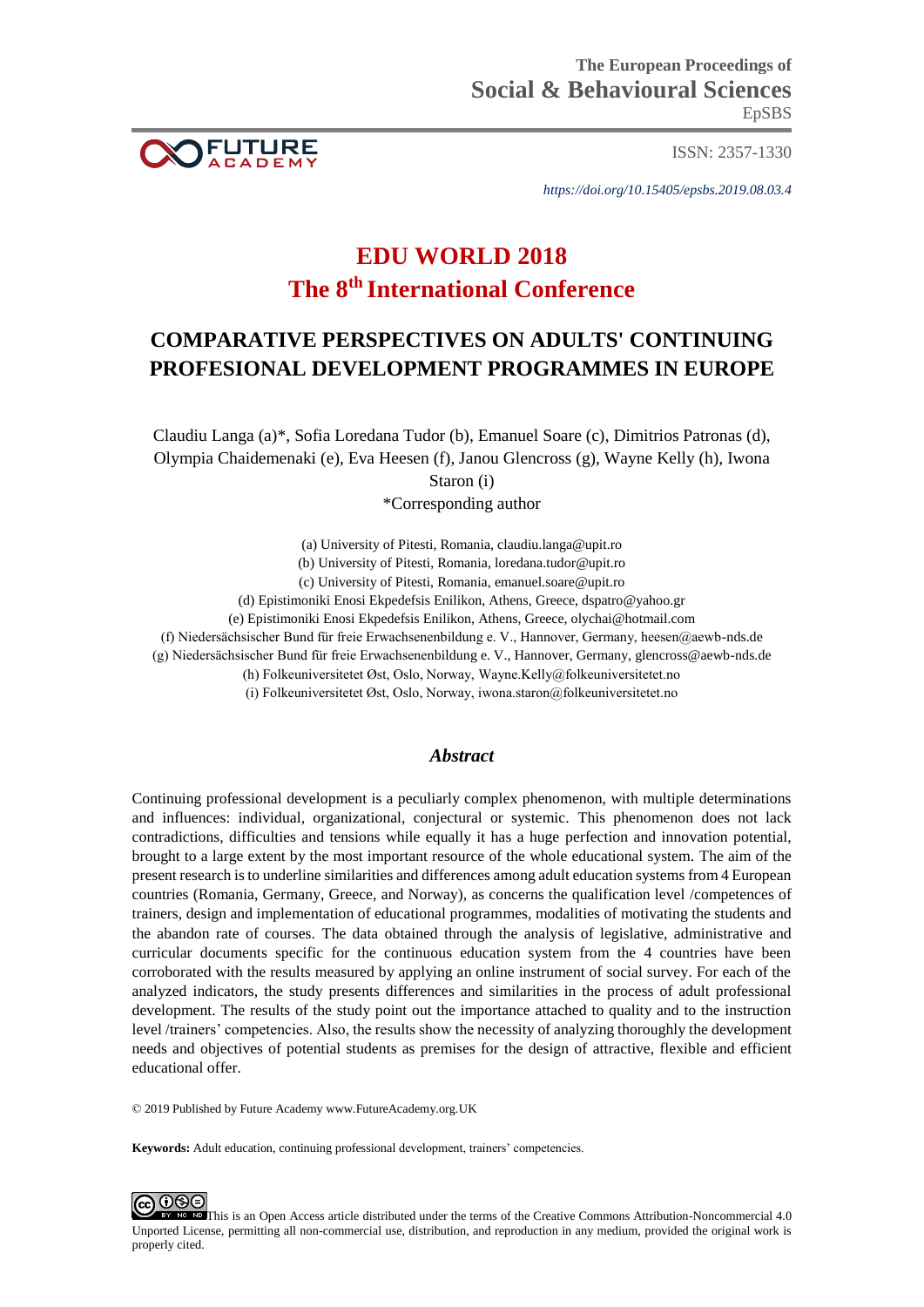## **1. Introduction**

Adult education is undoubtedly, a vital component and essential element in the European Union education strategies and lifelong learning policies. Adult Education programmes are the main instruments through which not only continuing personal development is achieved, but consistent professional growth is obtained as well.

Today, more than ever, individuals must rely on consistent professional development in order to remain competitive, to gain new skills and enhance existing ones. The focus on continuous adult learning is therefore vital for everyone, in order to overcome the challenges of the labour markets. Today more than ever before, staff in all organisations are under strain in a world of continuous change, in order to meet demands for new skills and to improve or update their professional skills.

Apart from the personal benefits, lifelong learning supports, at the same time, both the economy and society by maintaining productivity, ensuring social cohesion and meeting labour market demands. It also supports people in improving their job prospects, taking their lives into their own hands and living full and satisfying lives (CEDEFOP, 2003).

Additionally, empowering staff training can increase work-value, the level of work-satisfaction and contribute to self-development and self-efficacy (Inglis, 1997, p. 5). Moreover, the European Centre for the Development of Vocational Training (CEDEFOP) in a research paper regarding skills mismatching to labour market needs, illustrates the emphasis given in recent years on encouraging worker empowerment via the provision of adequate levels of autonomy, task discretion, control and responsibility (CEDEFOP, 2012, p. 57).

At this point it is imperative to underline that staff training courses are directly connected with continuous vocational training and especially with in-house training (Hyland, Sloan, & Barnett, 1998; Kappelman, & Thomas, 1996), meaning any training activity provided by and for department employees and staff. Training may be required to be provided to employees both as part of legislative requirements or continuing education needs. Under this perspective staff training aims to:

- provide employees with career growth opportunities consistent with corporate goals, objectives, and strategies;
- increase individual and organizational productivity and enrichment;
- enhance knowledge, develop skills and empower self-development;
- create, promote and foster an organisational environment that values development, diversity and growth opportunities for all employees.

#### **2. Problem Statement**

Social, economic and technological changes in the European countries determined by retechnologizing and reorganization of certain branches of economic activity brought substantial modifications as concerns employers' level of qualification and their competences. The main competences associated to these changes of occupational structure requested on the labor market refer to ICT competences, abilities in problem solving, resource management, communication, foreign languages. The professional development offer is focused on complete qualification programmes or on programmes for the development of key competences: communication in the official language, communication in foreign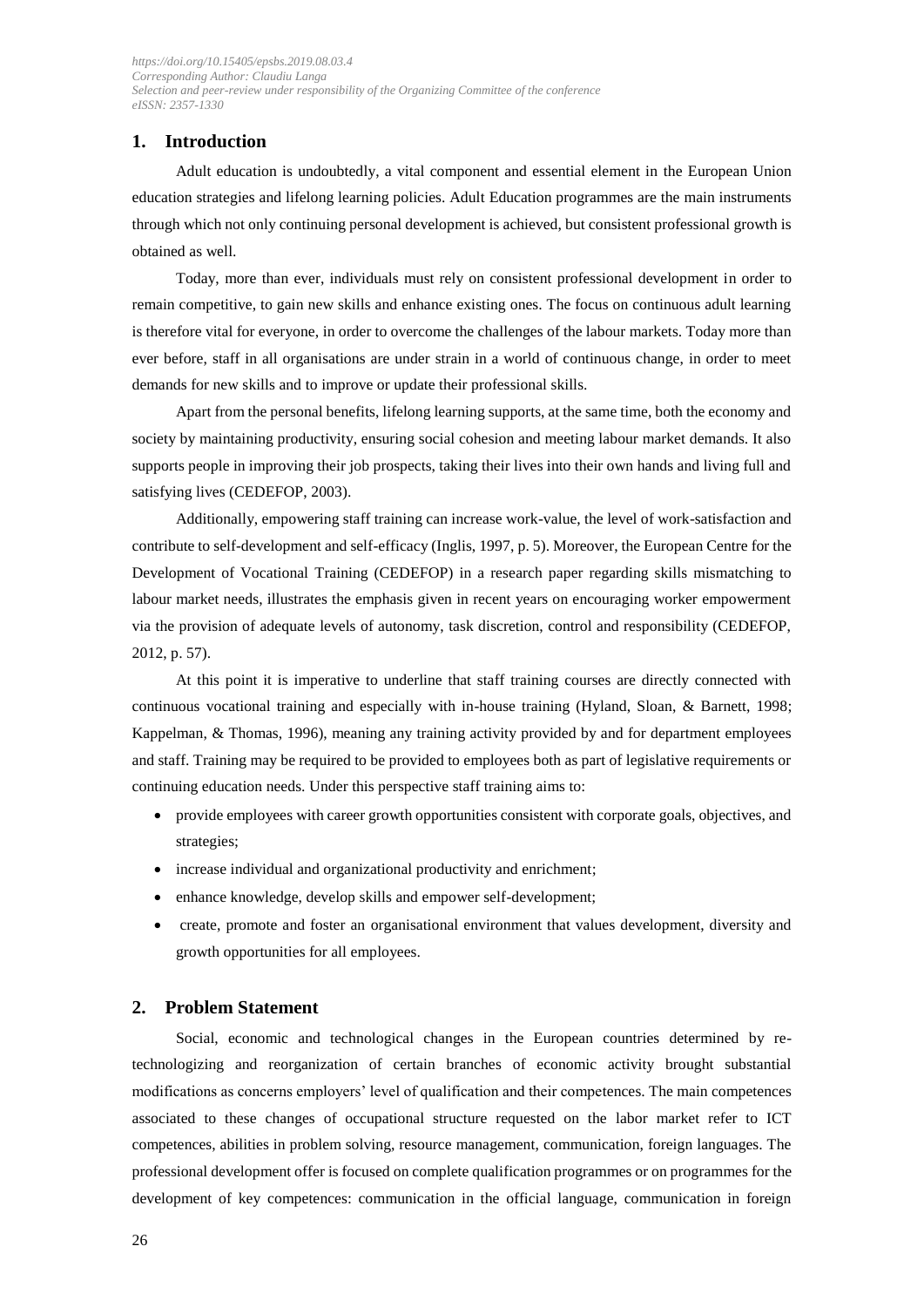languages, basic competences in mathematics, science, technology, informatics competences, the learning competence, social and civic competencies, entrepreneurship competencies, cultural awareness and expression competence.

A reflexive analysis of the adult education domain underlines the necessity to design instruction programs starting from their development needs: to improve personal and professional experience, to express their personality and give proof of their competences in the professional environment, to adapt to professional and organizational requirements and implicitly, to make an effort to comply with them (Neculau, 2004, p. 63). Presently, European educational policies are focused on the encouragement of educational demands and on the development of programmes adapted to the development needs, flexible, by using open technologies as well as by including support services of counselling, orientation and ameliorative study (Nuissl, 1999). The necessity to identify some transferrable credit and accreditation systems, which would capitalize and certify the experience acquired in non-formal and informal environments is a fundamental objective of adult professional development which also comes to ensure a unitary background of occupational mobility (Usher, & Bryant, 2001). To that effect, adult professional development programmes have to be designed based on the following indicators: employability (to help students to develop adequate competences), entrepreneurship (initiation of a personal business), adaptability (to acquire flexible working modalities and transversal competences) (Sava, 2005).

The quality of the adult professional development programmes will depend considerably on how motivated are students to participate and to finalize the proposed development programme. In order to diminish the effects of some obstacles and difficulties (fees, time span etc.), specialists recommend five essential pillars in motivating adult students: trainers' expertise which would qualify them in relation to students' expertise, trainers' empathic capacity and enthusiasm which create an interactive and challenging educational environment, the clarity of teaching and responsibility towards the differentiating particulars of students involved in the programme (Paloș, Sava, & Ungureanu, 2007) .

International tendencies in adults professional development highlights the preoccupation for the flexibilization of initial development modalities, mainly through the contiguity of the two directions of development : educational institutions to the working place, a possible approach under the form of *workbased learning* (Knapper, & Cropley, 2000) which can be achieved through several development practices: apprenticeship programmes, practice periods, job shadowing activities, cooperative education (Smith, Payne, & Thornton, 1999).

Professional policies tend to the validation and accreditation of learning acquired in non-formal and informal contexts, situation which generates changes concerning a large number of educational beliefs and attitudes, especially as regards evaluation criteria related to the validation and certification of individual competences acquired in any social context (Fernandez & Fernandez, 2009). The capitalization of the potential of non-formal and informal education offers a large motivational field to the adult professional development process and have a rapid capacity of receiving all influences from the social and professional activity environment.

The main objectives of continuing professional development target on one hand the development of initial training and on the other hand, upon professional conversion and reconversion. Regardless of the objective, the emphasis is laid upon the employees' adaptability and flexibility in a labor market subject to continuous changes.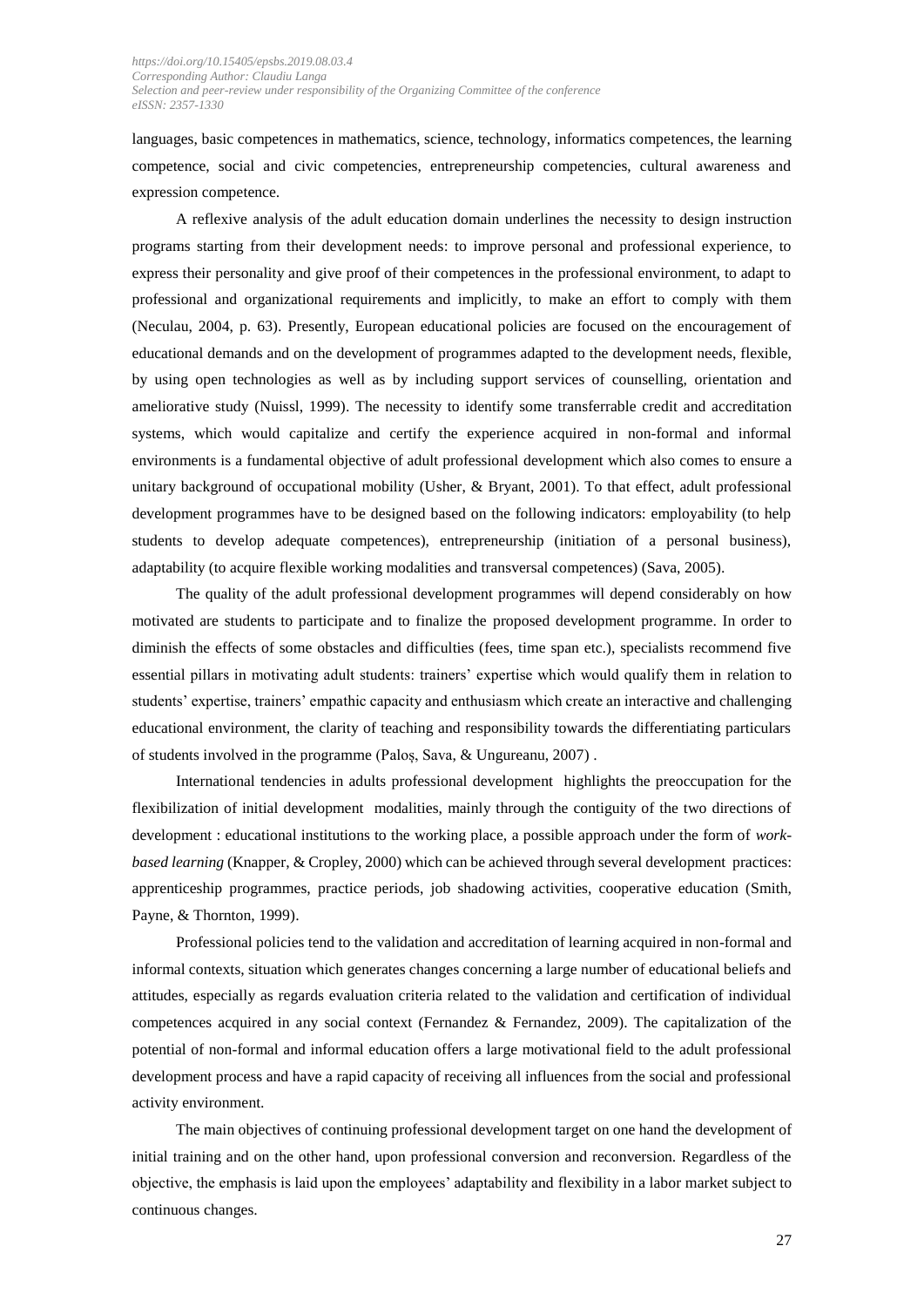The analysis of the professional background of continuing professional development underlines the variety of institutions which take over responsibilities in the field, at a central, regional and local level, but also the decentralization tendency of decision roles as regards the design, the organization, development, monitoring and evaluation of the continuing development programmes, ensuring like that the premise for a better adaption of the development offer to the needs of different categories of students.

At European level the task of providing adult education staff training lies mainly on regional and national umbrella and professional organizations, universities and other providers in the adult education sector, offering staff training programmes for their member institutions. These programmes strive to provide high quality opportunities to maintain and extend skills, but unfortunately are often implemented on an individual base and focused on regional and national operational frameworks in term of pedagogical and learning policies, administrative and executive staff and educators. This fact makes the exchange of good practices between adult education providers difficult and thus the opportunity of learning from each other in order to further improve the quality of offered staff training programmes diminishes.

Standardization levels in adult education differ considerably. Romania features a mandatory system of academic training for trainers, making professionalization and standardization levels the highest of the consortium. Greece also requires adult education trainers to fulfil specific standards, which are monitored by a national body. By contrast, Norway and Germany experience comparatively low levels of standardization but the discussion around centralized standards has been prevalent in the past years.

During the last decade there have been repeated calls to increase quality of adult education from both European and national agencies (European Commission, 2006). In Germany, the debate over professionalization has been prominent for years, however, after the European Qualification Framework was introduced in 2007 it had a strong focus on the standardization of learning outcomes. By comparison, the qualifications of trainers have enjoyed much less attention and most European countries lack mechanisms that control training staff (Jütte, Nicoll, & Olesen, 2011).This is due in part to the extreme heterogeneity of employment patterns in adult education and while some factions welcome the extensive amount of leeway awarded by a lack of common standards, others argue standardization is necessary to guarantee quality training. The point of view largely depends on who is talking, with trainers themselves often less opposed to standards (and thus the potential for validation of their skills) than their employers (Bjerkaker, 2016). New learning environments and cultures (such as informal learning) additionally challenge any attempts at standardization.

"Train the Provider" as a multi-lateral project funded by the European Commission, bringing together partners from Norway, Greece, Romania and Germany is addressing structural and operational differences regarding staff training within the adult education sector. Partners, through an issue-based approach, identify specific problems and topics from each organization's individual context and compare strategies, work collectively on solutions for common problems and extrapolate good practice examples. The objective is to gain new perspectives and find practical solutions for problems commonly faced by providers of adult education training through the exchange of cross-national borders.

In this context partners adopted a paper listing major challenges for staff training in adult education (https://www.aewb-nds.de/themen/eu-programme/train-the-provider/), from which through a commonly accepted elaboration, three challenges, among others, were considered of common and major importance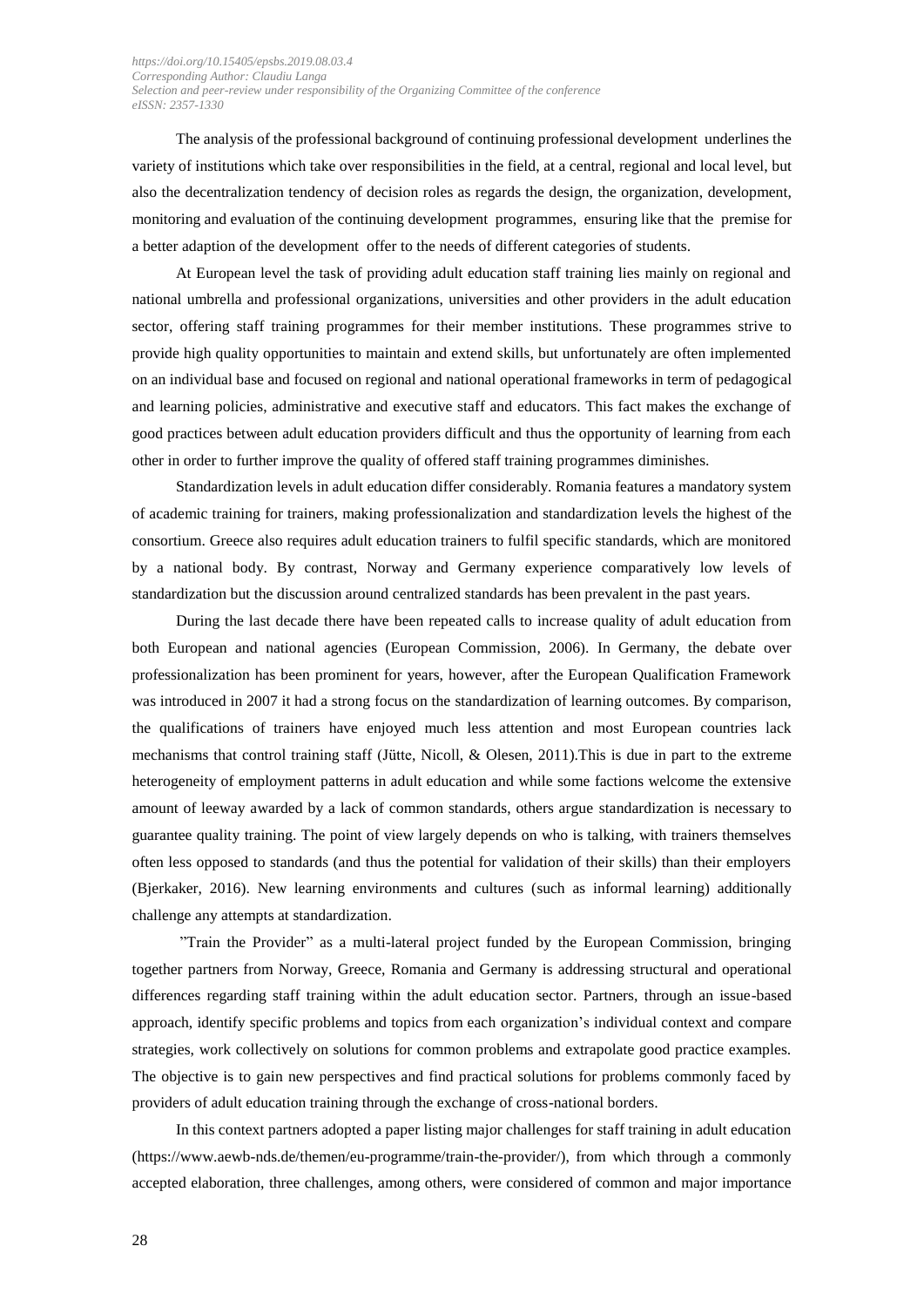and thus emerged as in need to be addressed with further deliberation. More specifically these challenges are:

- Desirability of national standards and the certification process of educators,
- Importance of adult education design and implementation that can satisfy the identified needs of trainees,
- Motivation for participating in staff training classes and factors influencing cancellation rates.

### **3. Research Questions**

The research hypotheses of this study are:

1. There are significant differences among trainers, academic and administrative staff who come from different countries as regards the standardization levels for trainers' qualifications in staff training.

2. There are significant differences among trainers, academic and administrative staff who come from different countries, as regards the programme design and implementation.

3. Identification the cancellation rates for staff training classes and underlying the reasons for this drop.

#### **4. Purpose of the Study**

The study aims to presents a comparative study of the adult education system in 4 different countries (Romania, Germany, Greece and Norway), starting from the analysis of the national educational, legislative and curricular policy documents. The systemic analysis of the framework on adult training, and the implementation methods specific to each country focus on highlighting their experience in adult education.

## **5. Research Methods**

The method used in this investigative approach was the questionnaire-based investigation. The questionnaires were applied using google forms. The online questionnaires for trainers, academic and administrative staff, were structured based on the following dimensions:

- $\triangleright$  the rate of standardization levels for trainers' qualifications in staff training,
- $\blacktriangleright$  the aspects regarding the programme design and implementation,
- $\triangleright$  the cancellation rates for staff training classes,
- $\triangleright$  the factual data professional background, country.

| <b>Variables</b>             |     | $M(SD)$ or % |  |
|------------------------------|-----|--------------|--|
| Total number of participants | 78  |              |  |
|                              |     |              |  |
| Trainer                      |     | 28%          |  |
| Academic staff               | 16% |              |  |
| Administrative staff         | 56% |              |  |

#### **Table 01.** Variables of study participants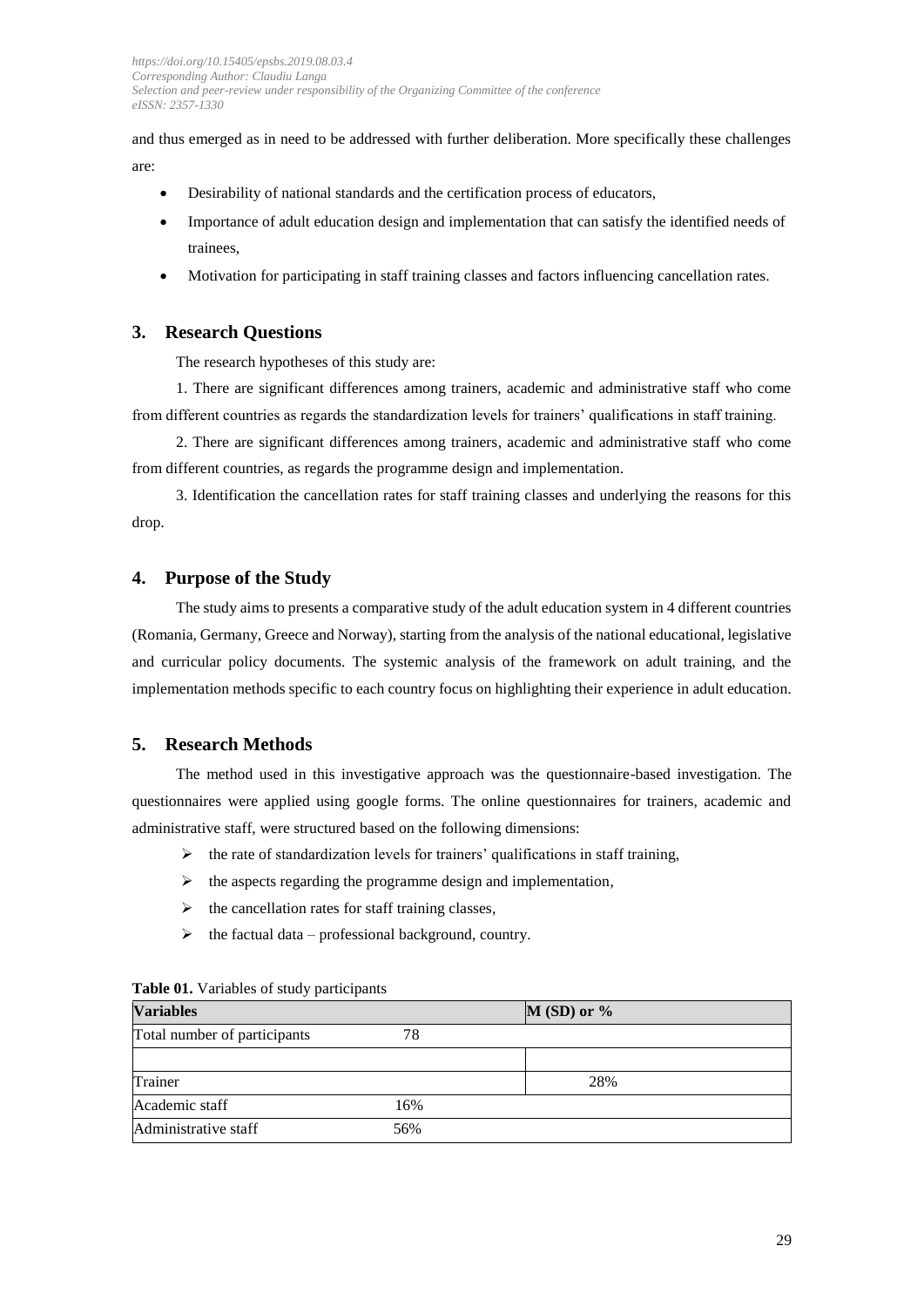## **6. Findings**

The first hypothesis "There are significant differences among trainers, academic and administrative staff who come from different countries as regards the standardization levels for trainers' qualifications in staff training" was tested through chi square test. In Table 2 the results of the Person  $\gamma$ 2 test show that trainers, academic and administrative staff have different opinion upon the standardization levels for trainers' qualifications in staff training depend on different countries  $[\gamma 2 (6) = 18.832, p \le 0.05]$ . Despite the Romanian adult education structure being based on a mandatory system of continued, academic training for trainers, a majority of Romanian participants in the survey rated standardisation levels medium (69.6%) with only 30% viewing them as high. The trend towards a medium rating is mirrored in the responses from Greece (64.5%) and Germany (58.8%), while Norwegian respondents tended towards judging levels as high (57.1%). Tendencies can be described as medium-low in Germany, high-medium in Norway, mediumhigh in Greece and medium-high in Romania. This identifies Germany as the only country in the partnership to have received a notable amount of low-responses to the standardisation question. The rating, however, reflects reality with experience in training being the main qualification over certificates and formal training. This, however, is mirrored by the Norwegian system which, despite the rating by providers, does not have any common standards for adult education trainers and also focusses on professional experience and (tertiary) training in the subject field (Bjerkaker, 2016). In both countries' trainers are encouraged to continuously develop their skills but trainings are not compulsory. This is complemented by high fluctuation rates in training staff, who often see the work as transitional or as one of a number of jobs.

By contrast, both Romania and Greece have centralised agencies creating and monitoring standards as well as supplying certificates for staff qualifications in adult education. In Greece, the early 2000s saw an increase in regulations for AE trainers with a preference for formal, academic training in teaching (Tsamadias, Koutrouba, & Theodosopoulou, 2010). Romania is the only partner with strict academic requirements for trainers to update their knowledge regularly through compulsory courses.

| <b>Variables</b> |               | The rate standardization levels for trainers'<br>qualifications in staff training |                |                |        |   |        |
|------------------|---------------|-----------------------------------------------------------------------------------|----------------|----------------|--------|---|--------|
|                  | N             | High                                                                              | Medium<br>Low  |                |        |   |        |
| <b>Country</b>   |               |                                                                                   |                |                | 18.853 | 6 | < 0.05 |
| Germany          | 17            |                                                                                   | 10             | 4              |        |   |        |
| Norway           | $\mathcal{I}$ |                                                                                   | $\mathfrak{D}$ |                |        |   |        |
| Greece           | 31            | 9                                                                                 | 20             | $\mathfrak{D}$ |        |   |        |
| Romania          | 23            | 16                                                                                | 7              |                |        |   |        |
| Total            | 78            | 32                                                                                | 39             |                |        |   |        |

**Table 02.** The chi-square analysis regarding the rate standardization levels for trainers' qualifications in staff training according to different countries

In Germany, 47% of respondents answered with a clear yes, indicating a desire for further movement towards a common standardisation system. Additionally, another 17.6% answered with a qualified yes, indicating that the quality of a certificate and the potential benefits it would award in the job market are central to acceptance of increased standardisation. This reflects the point of view of trainers who, in Germany, often find themselves in precarious employment situations, earning their main income as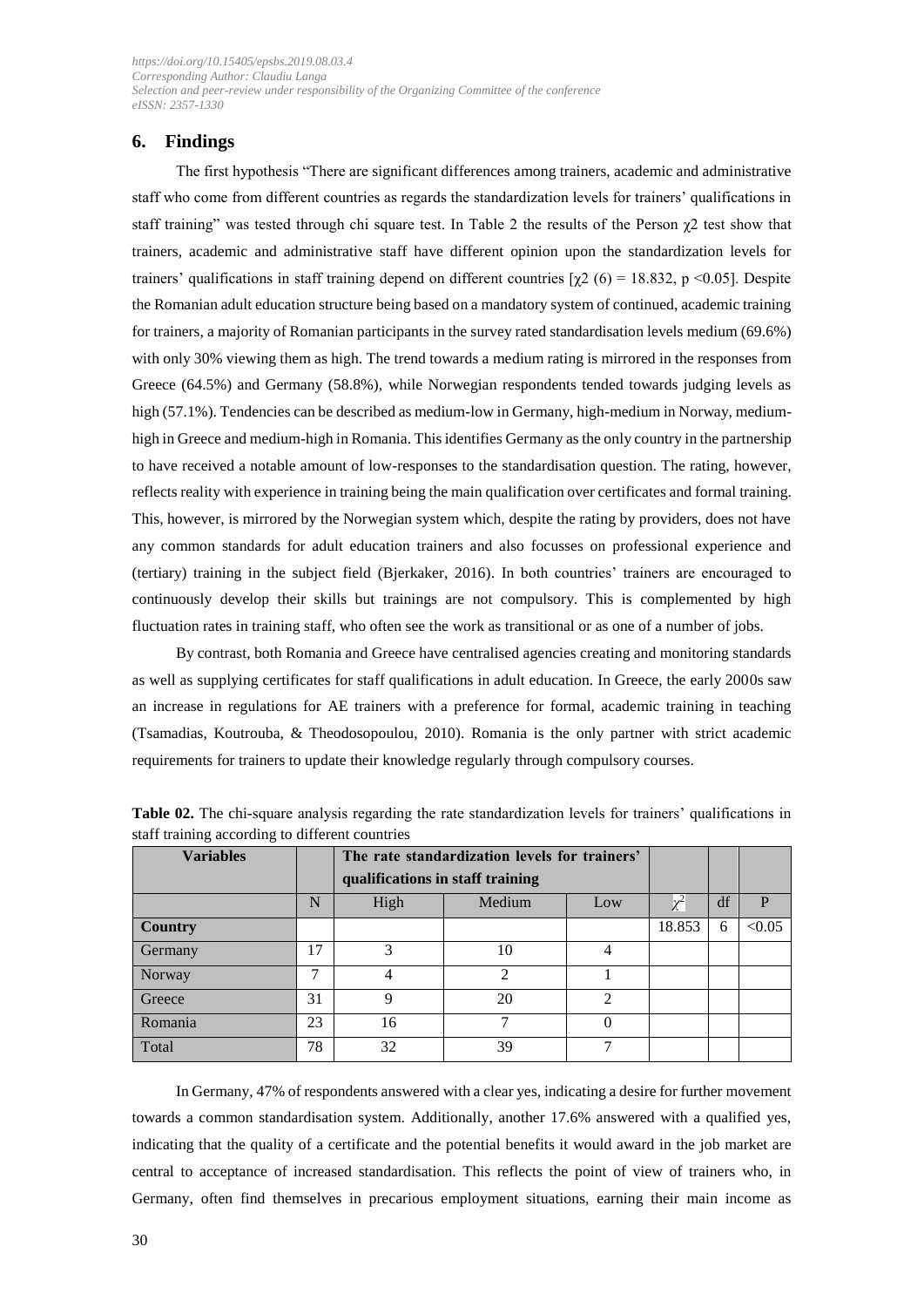freelancers or on temporary contracts (76% of all new contracts in the sector are only temporary; Elias et. al., 2015, p. 6). Many of these adult education trainers in publicly funded organisations earn close to subsistence level incomes and can thus scarcely afford to invest much time and money in continuous further training. On the other hand, their chance of employment depends heavily on their methods being up-todate, which traps them in a precarious dilemma in a market that is under increasing pressure to supply high quality training at low rates (Elias et. al., 2015, p. 7). Views on the chances and risks of standardisation differ – from the possibility of improving quality to the fears over job perspectives for trainers. The latter fraction would see it as the state's responsibility to safeguard the rights of weaker players, such as freelancers, in the process (Elias et. al., 2015, p. 6).

Additionally, respondents indicate a preference to evaluate the need for standardisation from topic to topic instead of imposing generic, common norms for all fields. If attaining a certificate for training became a condition, participants strongly insist that this certificate should have international recognition.

In Norway, 57% of respondents voiced a desire for more stringent standardisation with the other 43% being flat-out against it, naming individual competence and experience as more important than standardised training qualifications. As mentioned above, trainers in Norway do not necessarily see a longtime perspective in the profession and may well be averse to extensive training in skills which does not promise any long-term gains in the face of potential career change. A 2013 report found that, generally in Europe, "status and career prospects in the sector are unattractive and may not retain quality staff" (cited in O'Connor, 2014), this will also mean low motivation to invest in further training. O'Connor also points to the possibility placing more focus on the validation of prior learning as equal to specialised training.

Among Greek participants 67.7% would welcome higher standardisation levels, citing an increase in the quality of programmes as well as the chance for validation of skills as their main motivations. This suggests that trainers identify with their profession more strongly and want to improve or maintain their chances in the job market through continuous training and development. However, in a caveat a number of participants mention that specific training needs must always be considered, so a degree of flexibility remains desirable. This desire was also mirrored by comments from Germany where the idea of standardisation seems to invoke an image of excessive and unwelcome control.

In Romania, which already has the highest standardisation rate within the partnership, a resounding 91.3% of participants feel that higher levels of standardisation would be useful.

The second hypothesis "There are significant differences among trainers, academic and administrative staff who come from different countries, as regards the programme design and implementation" was tested through *chi square test.* In Table 3 the results of the Person χ2 test show that there are not significative differences between trainers, academic and administrative staff who come from different countries, as regards the programme design and implementation  $[\chi^2 (15) = 17.924, p \ge 0.05]$ . Responses to the question of priorities in programme design and implementation indicate a considerable lean toward a focus on teaching methods and strategies. The results show that 34.6% of respondents felt that the effectiveness of the training programme depended on how the programme was implemented pedagogically. Outside this area, trainer or tutor quality in terms of their level of knowledge and capacity to effectively include it in the programme was a high priority for respondents. Overall, almost 26.9% of respondents earmarked trainer expertise as most important. The third most common priority for respondents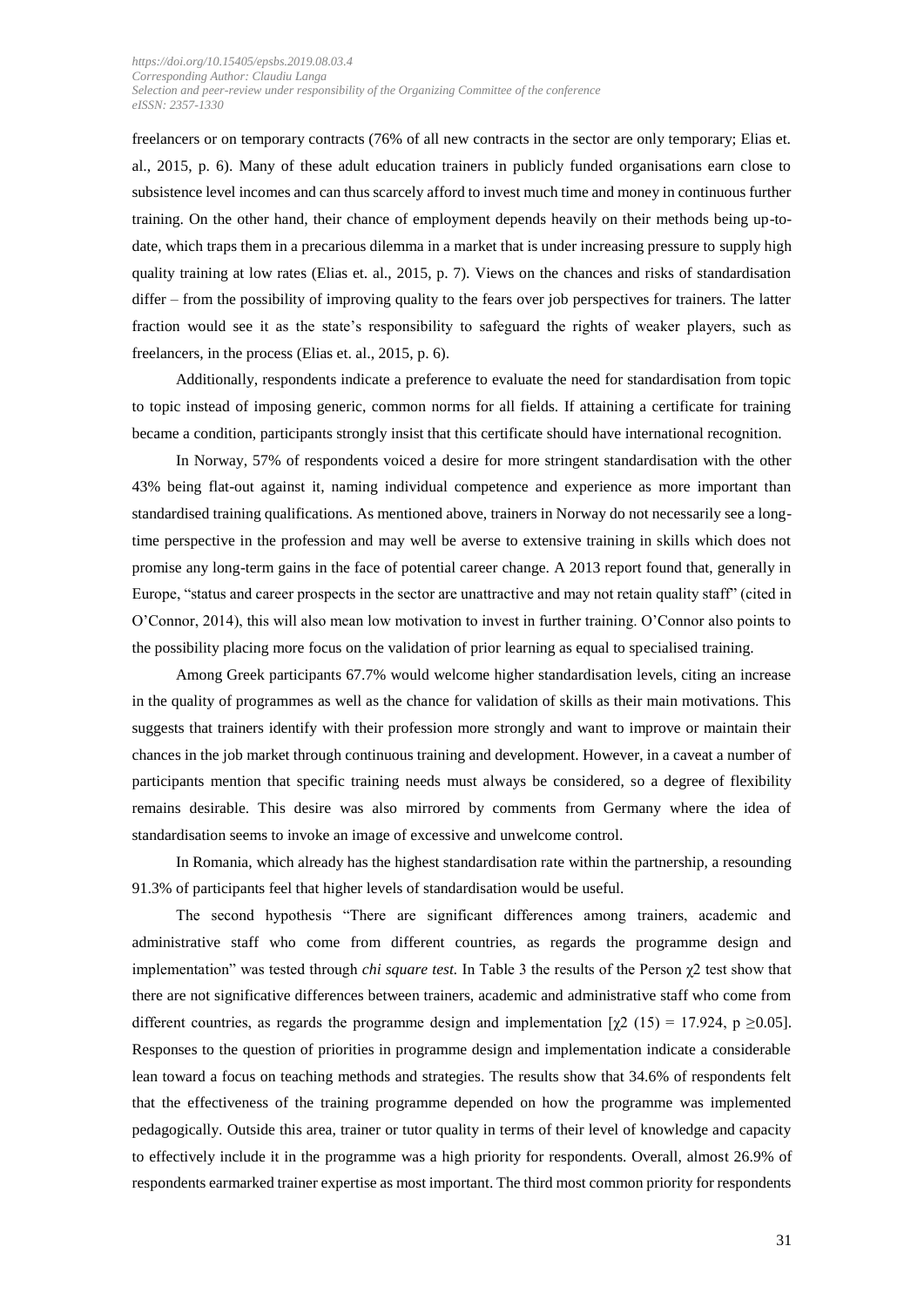was desire for acquisition of practical knowledge. Overall, 17.9% of respondents highlighted this as a priority.

Other areas relevant to programme design and implementation (including: establishment of clear course objectives; organization of the programme in terms of location, quality of service and administration; as well as programme certification), were prioritized significantly less. Overall 9% selected clear objectives as a priority, 7.7% selected course organization and less than 4% prioritized certification.

Germany tended to overwhelmingly favour the 'Trainer knowledge and effectiveness' as a priority in a given programme. Just over 50 % of German respondents opted for trainer knowledge. Thereafter, just under 20% of German respondents opted for 'Practical knowledge provided' in a programme as, marginally, more important than 'Teaching methods and strategies' and the other various categories in the survey. Norway, like Germany, also favoured 'Trainer knowledge and effectiveness' as a priority but only to the same extent as they prioritised 'Teaching method and strategies' as important. Around 40% of Norwegian respondents favoured 'Teacher knowledge and effectiveness' as a priority and around 40% favoured 'Teaching methods and strategies.

Greek respondents, on the other hand, selected 'Teaching methods and strategies' as the most important element in training programmes. Just under 50% of Greek respondents saw this as the most important priority. Thereafter, 'Teacher knowledge and effectiveness' (at just over 20%) was the second highest ranked priority followed by 'Practical knowledge provided' (at just under 20%). Romanian respondents, like Greece, also tended to favour 'Teaching methods and strategies' over the other options. Around one third (just under 33%) of Romanian respondents favoured 'Teaching methods and strategies.

Thereafter, around one quarter (just under 25%) prioritised 'Practical knowledge provided' as most important in a given programme. Following this, Romanian respondents prioritised Teacher knowledge and effectiveness (around 13%) and 'Programme organization' (also around 13%) as most important in terms of programme design and implementation.

Overall, the results from question 4 in the survey show that the German respondents tended mainly to prioritize 'Teacher knowledge and effectiveness' as most important in a given programme's design and implementation. While the Norwegian responses show an equal split of priorities between 'Teaching methods and strategies' and 'Trainer knowledge and effectiveness'. On the other hand, the Greek and Romanian respondents tended mainly to prioritize 'Teaching Methods and strategies' over the other categories, though, a solid proportion of the Romanian respondents prioritized 'Practical knowledge provided'.

| <b>Variable</b> |   |           | The highest importance elements in terms of programme design and |               |              |            |               |        |    |            |
|-----------------|---|-----------|------------------------------------------------------------------|---------------|--------------|------------|---------------|--------|----|------------|
| S               |   |           | implementation                                                   |               |              |            |               |        |    |            |
|                 | N | Practical | Clear                                                            | Trainer's     | Overall      | Teaching   | Certification |        | df | P          |
|                 |   | knowledge | course                                                           | knowledge     | programme    | methods    |               |        |    |            |
|                 |   | provided  | objective                                                        | and           | organization | and        |               |        |    |            |
|                 |   |           |                                                                  | effectiveness |              | strategies |               |        |    |            |
| Country         |   |           |                                                                  |               |              |            |               | 17.924 | 15 | $\geq 0.0$ |
|                 |   |           |                                                                  |               |              |            |               |        |    |            |
| Germany         |   |           | ↑                                                                | $\mathbf Q$   |              | ◠          |               |        |    |            |
|                 | - |           |                                                                  |               |              |            |               |        |    |            |

**Table 03.** The chi-square analysis regarding the *highest importance elements in terms of programme design and implementation* according to *different countries*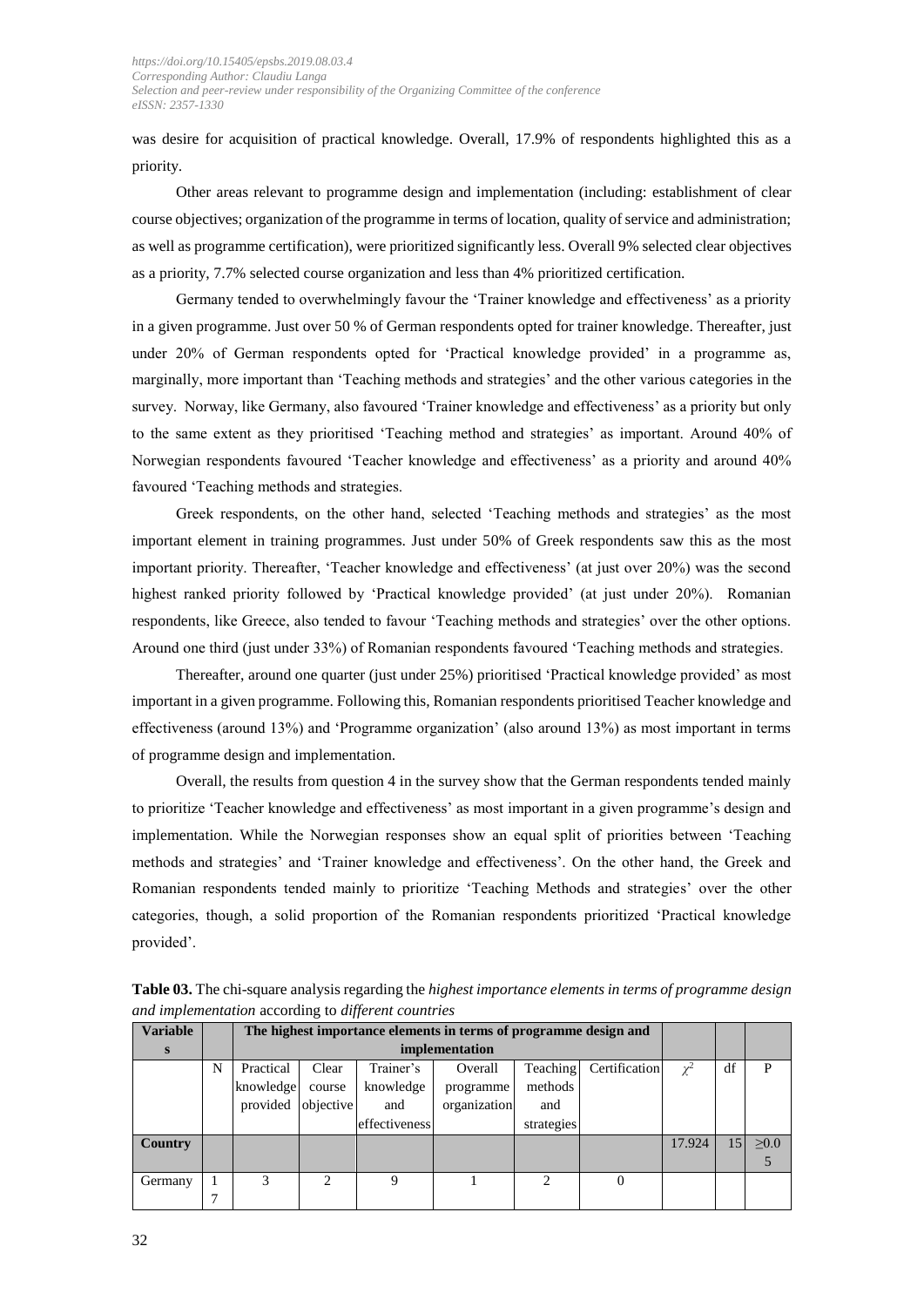| Norway  | $\mathbf{r}$   |    |   |    |    |  |  |
|---------|----------------|----|---|----|----|--|--|
| Greece  | 3<br>J         |    |   | n  | 14 |  |  |
|         |                |    |   |    |    |  |  |
| Romania | $\bigcap$<br>∠ |    |   |    |    |  |  |
|         | ◡              |    |   |    |    |  |  |
| Total   | $\mathbf{r}$   | 14 | − | 21 | 27 |  |  |
|         | 8              |    |   |    |    |  |  |

The majority of respondents (73%) state that the cancellation rates for staff training classes in their countries are up to 20%. Yet variations between countries still exist. In Greece, Romania and Germany, the proportions of respondents agreeing with this view is higher – most of all in Greece, where 38.5% state a 20% cancellation rate. While, in Norway 10% think it is hardly up to 10% the classroom cancellation rates. In contrast, a 26% of respondents mention that the cancellation rates range between  $21\% - 50\%$ . This is especially so in Greece where 40% support that argument. A very interesting point is that only one respondent (Greece) state that the cancellation rates are over 50%.

|                          |         |                |               | Country |         |    | <b>Total</b> |  |
|--------------------------|---------|----------------|---------------|---------|---------|----|--------------|--|
|                          |         | <b>Germany</b> | <b>Norway</b> | Greece  | Romania |    |              |  |
| The level cancellation   | $0-10%$ |                |               | 12      |         | 33 | 42.31%       |  |
| rates for staff training | 11-20%  |                |               | 10      |         | 24 | 30.77%       |  |
| classes                  | 21-30%  |                |               |         |         | 11 | 14.11%       |  |
|                          | 31-40%  |                |               |         |         |    | 64.11%       |  |
|                          | 41-50%  |                |               |         |         | 4  | 5.13%        |  |
|                          | 51-60%  |                |               |         |         |    | 1.3%         |  |
| Total                    |         |                |               | 31      | 23      | 78 |              |  |

The data in table 5 show that: 61.54% of survey respondents reported that they do not know the reasons why the cancellation rates are over 20% in their organisations. This response was most marked in Greece (44%) and least in Norway (12.5%). Identifying these unknown factors is important for both policy creation and practice. 11% of respondents' state as a main reason for high classroom training cancellation rate in their organisations, the provided staff training courses are nor adapted to market needs, rising to 67% in Romania and 33% in Greece.

Time-related obstacles constitute an issue for 11.64% of respondents, as they declare that they are not able to take time off from work. This variable calls for further investigation as there can be different interpretations to the respondents' answers. Specifically, people may not be able to participate in courses because of: a. job commitments and work overload, b. lack of free time or c. they are unwilling to give up free time or leisure activities.

Only a 7.71% of respondents believes that difficulties in reaching various target groups is responsible for high cancellation rates. This tendency was most obvious in Romania (50%).

Some of the included variables display extremely low rates such as expensive fees (3.88%), insufficient advertisement (2.57%) and remote locations where the seminars are taking place (1.3%). In other words, factors like money that is considered to be seen as a participation obstacle for many people, does not apply in this case. The above findings would suggest a need for further investigation that will include questions seeking to elicit additional reasons for high cancellation rates in life long education.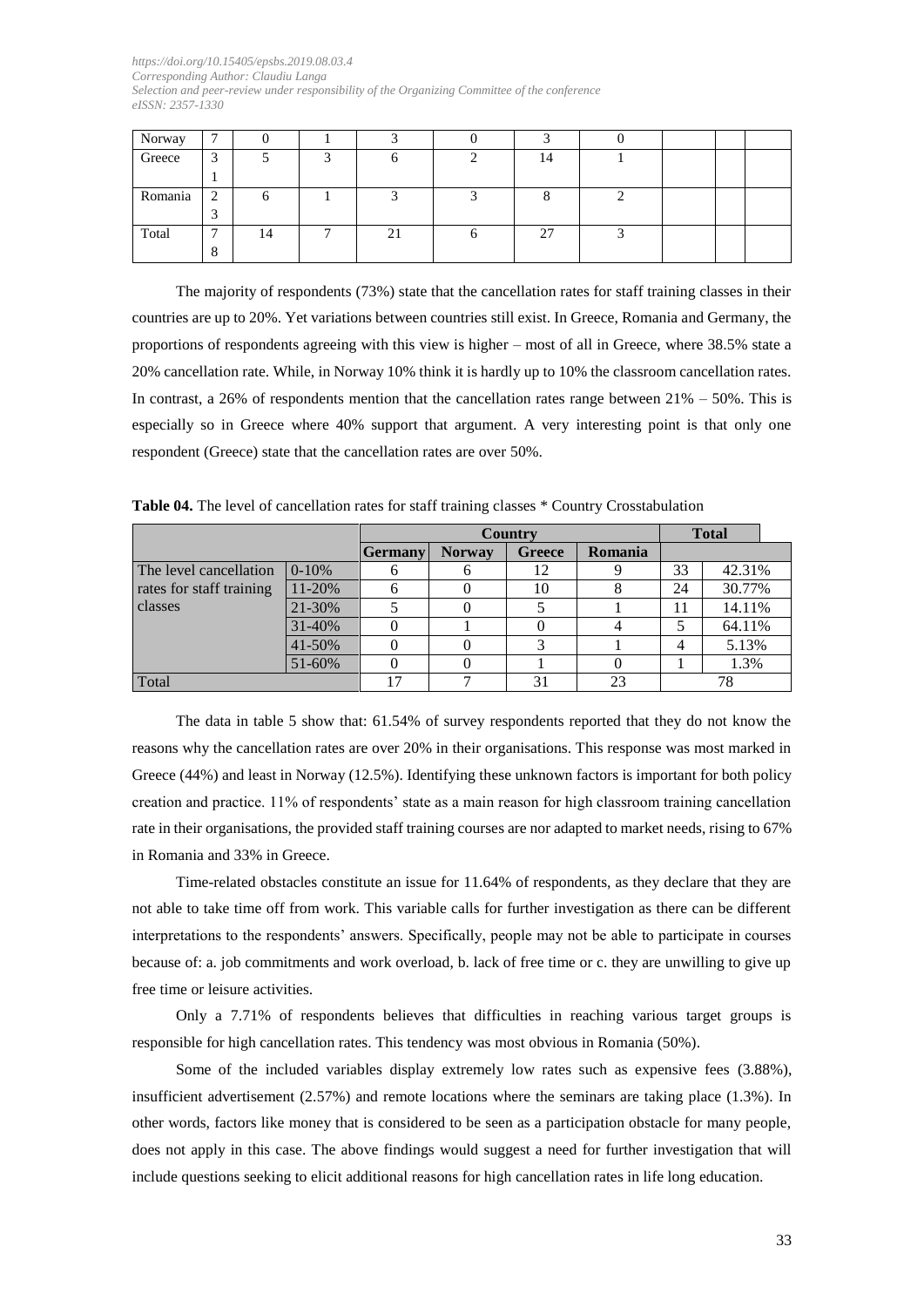|                     |                                                                          | <b>Country</b> |               |                |                |                |              |
|---------------------|--------------------------------------------------------------------------|----------------|---------------|----------------|----------------|----------------|--------------|
|                     |                                                                          | <b>Germany</b> | <b>Norway</b> | Greece         | Romania        |                | <b>Total</b> |
| Reasons for<br>high | Courses not adapted to<br>market needs                                   | $\theta$       | $\Omega$      | 3              | 6              | 9              | 11.60%       |
| cancellation        | Courses too expensive                                                    | $\Omega$       | $\Omega$      | $\theta$       | 3              | 3              | 3.88%        |
| rates               | Participants cannot take<br>time off work                                | 3              |               | 3              | $\overline{2}$ | 9              | 11.64%       |
|                     | Difficulties in reaching<br>target groups                                | $\mathfrak{D}$ | $\Omega$      | 1              | 3              | 6              | 7.71%        |
|                     | Insufficient<br>advertisement                                            | $\theta$       | $\Omega$      | $\mathfrak{D}$ | $\Omega$       | $\overline{2}$ | 2.57%        |
|                     | I don't know                                                             | 12             | 6             | 21             | 9              | 48             | 61.54%       |
|                     | The seminar takes place<br>far away from the<br>target's group residence | $\Omega$       | $\Omega$      |                | $\Omega$       | 1              | 1.3%         |
| Total               |                                                                          | 17             |               | 31             | 23             |                | 78           |

**Table 05.** Reasons for high cancellation rates \* Country Crosstabulation

Findings regarding the cancelation rates of participants in a training course, lead us to the conclusion that in most cases, in the researched countries, are not very high. Having said that, there is a percentage of approximately a fourth of the analysed sample where the cancelation rates are quite high. At the same time in most of the cases, the interviewees answered that they have no knowledge of the reasons that guide potential participants to cancel their training.

It is therefore clear that in order to proceed with the interpretation of the cancelation rate and the countermeasures that are necessary, one must conduct a thorough analysis of needs. Such an analysis is necessary for identifying the needs of the target group (Ospina, Langford, Henry, & Nelson, 2018). There is a number of available tools that can be used for collecting in development in order to reach a catalogue of staff needs (Watkins, Meiers, & Visser, 2012) and through this stage design effective training programmes (Brown, 2002). Such programmes with clear learning outcomes and benefits will be of interest to the organisations whose staff could be the potential trainees.

## **7. Conclusion**

The paper focused on analysing the continuous professional development of adults in different European countries in order to emphasize the commune and different approaches of adult education programmes regarding the qualification level/competences of trainers, design and implementation of educational programmes, modalities of motivating the students and the abandon rate of courses. These dimensions were previously identified as the most important ones in all the target countries. The research undergone in different countries with trainees that belong to cultures, countries, and social-economic backgrounds that are not the same while experiencing everyday professional and personal life under a multitude of circumstances which are dissimilar lead to defining the idea that trainees think differently and that is why they are not motivated in the same way regarding their training attendance to be it in a classroom or otherwise. It becomes therefore apparent that a deeper analysis of the training cancellation factors needs to be done, in order to establish and clarify factors such as learning incentives, intentions, obstacles and motivation of individuals towards training.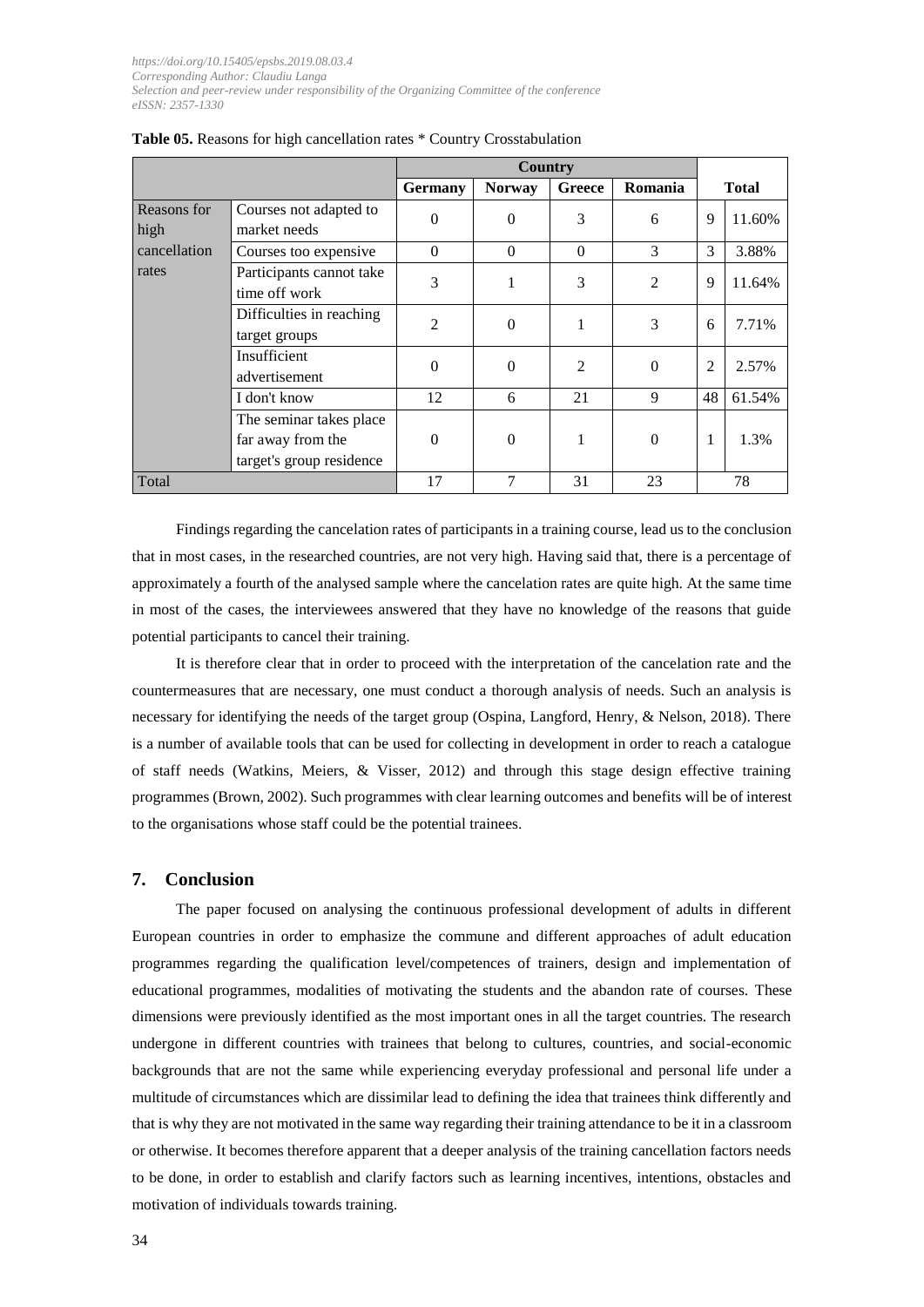It looks as though the only way for training providers who are operating in the adult education field and strive to offer training activities that are focused on the potential trainees is to conduct a throughout training needs analysis and ensure that their training programmes are attractive to the potential trainees. By offering programmes with learning outcomes that are needed to the client organisations' staff and designing the above programmes in ways that will best suit the participants, training providers will be able to minimize the cancelation rates they are facing. The present paper established both similarities and differences in the Partners' countries and opened the way to further research that is needed in order to design relevant adult continuous professional development programmes in Europe.

#### **Acknowledgments**

This work has been carried out within the framework of the project Train the provider: European Exchange on Training Programmes for Adult Education Provider, an Erasmus+ Project with ref. no.: 2017- 1-DE02-KA204-004160, funded by the European Union. The coordinator is Niedersächsischer Bund für freie Erwachsenenbildung e. V. (NBEB - Germania) and the partners are Epistimoniki Enosi Ekpedefsis Enilikon HAEA - Grecia), Universitatea din Piteşti (UPIT - Romania) and Folkeuniversitetet Øst (FUØST - Norvegia). In writing of this research paper, all the authors had an equal contribution.

#### **References**

- Bjerkaker, S. (2016). *Adult and Continuing Education in Norway*. DIE. Retrieved from https://www.diebonn.de/doks/2016-norwegen-01.pdf
- Brown, J. (2002). Training Needs Assessment: A Must for Developing an Effective Training Program, *Public personnel management. 3*1(4), 569-578. https://journals.sagepub.com/doi/abs/10.1177/009102600203100412
- CEDEFOP. (2003). Lifelong learning: citizens' views. Luxembourg: Office for Official Publications of the European Communities. Retrieved http://ec.europa.eu/commfrontoffice/publicopinion/archives/ebs/ebs\_185\_en.pdf
- CEDEFOP. (2012). Skill mismatch: The role of the enterprise. Luxembourg: Publications Office of the European. Union. Retrieved from https://www.ab.gov.tr/files/ardb/evt/1\_avrupa\_birligi/1\_9\_politikalar/1\_9\_7\_sosyal\_politika/skill\_ mismatch.pdf
- Elias, A. Dobischat, R., Cywinski, R., & Alfänger, J., (2015). Zur Professionalisierung der Erwachsenenbildung in Deutschland. Von der Notwendigkeit, Berufsentwicklungsprozesse an der Beschäftigungsrealität zu messen. Retrieved from http://www.erwachsenenbildung.at/magazin/15- 26/meb15-26.pdf (accessed 15/11/18
- European Commission. (2006). Communication from the Commission Adult Learning. It is never too late to learn. Retrieved from http://platformlearnforlife.nl/documents/bv-iccommunicationectekst.pdf
- Fernandez, O. M, & Fernandez, F. S. (2009). The recognition and accreditation of non-formal and informal learning: historical references, social functions and theoretical perspective. *Revista de Educacion, 348,* 253-254.
- Hyland, P., Sloan, T., & Barnett, D. (1998). Changing culture through empowerment. *Journal of European Industrial Training*, *22*(9), 349-353.<https://doi.org/10.1108/03090599810240983>
- Inglis, T. (1997). Empowerment and Emancipation. *Adult Education Quarterly*, *48(*1), 3-17. [https://doi.org/10.1177/074171369704800102](https://doi.org/10.1177%2F074171369704800102)
- Jütte, W., Nicoll, K., & Salling, Olesen, H. (2011). Professionalisation the Struggle Within. *European Journal for Research on the Education and Learning of Adults*, 2(1), pp. 7-20. Retrieved from [https://www.pedocs.de/volltexte/2011/4172/pdf/RELA\\_2011\\_1\\_Juette\\_Nicoll\\_Salling\\_Olesen\\_Ed](https://www.pedocs.de/volltexte/2011/4172/pdf/RELA_2011_1_Juette_Nicoll_Salling_Olesen_Editorial_D_A.pdf) [itorial\\_D\\_A.pdf](https://www.pedocs.de/volltexte/2011/4172/pdf/RELA_2011_1_Juette_Nicoll_Salling_Olesen_Editorial_D_A.pdf) (accessed 15/11/18)